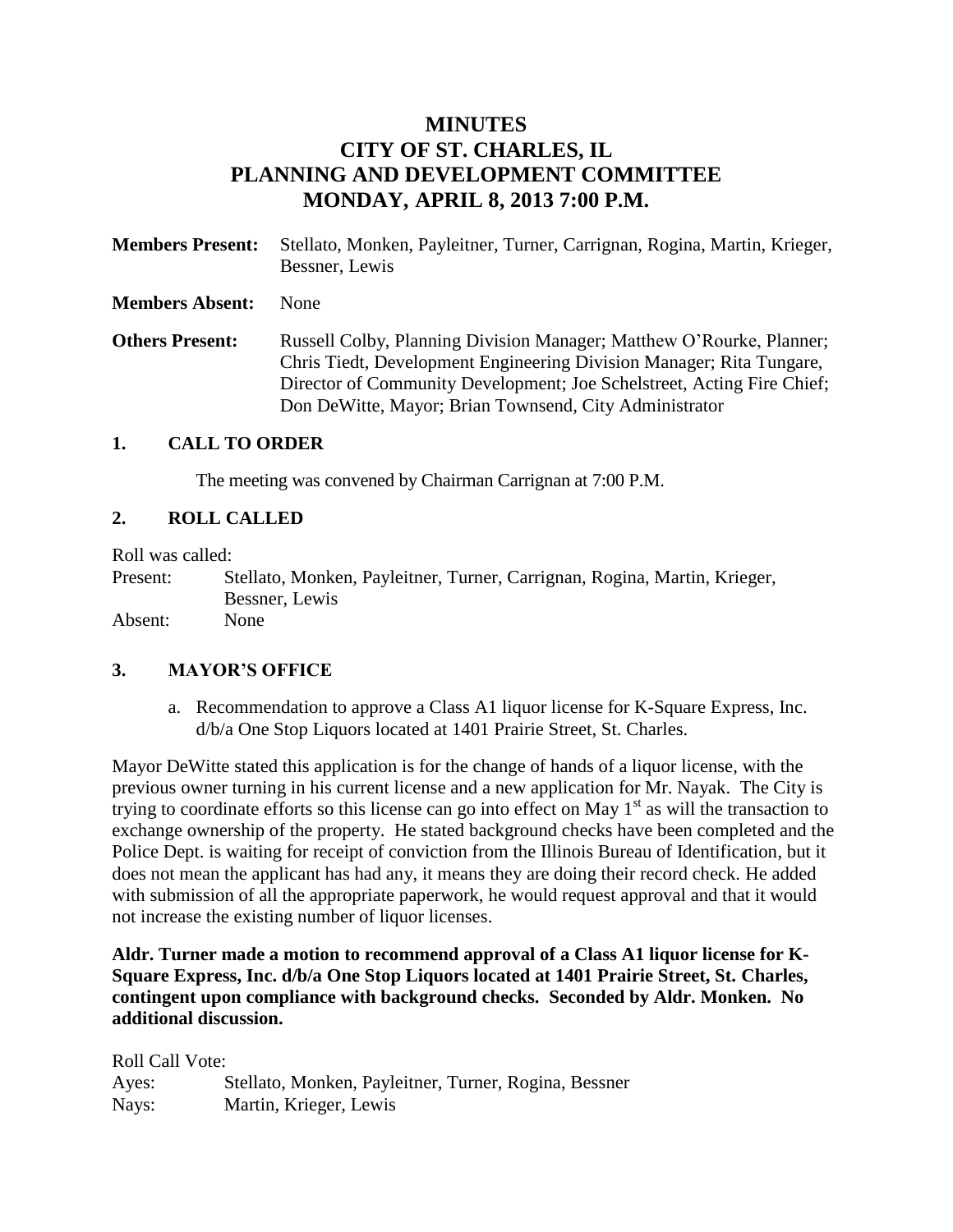Absent: None Motion Carried.

# **4. COMMUNITY DEVELOPMENT**

a. Recommendation to approve Special Uses for Planned Unit Development, Restaurant, and Drive-Through Facility, PUD Preliminary Plan, and Final Plat of Subdivision at 1915 W. Main Street (McDonald's).

Mr. O'Rourke presented three petitions relating to the proposed demolition and reconstruction of McDonald's located at 1915 W. Main Street. He stated there is a petition for Special Use which encompasses a request for a new Planned Unit Development on the site and also a drive through facility and restaurant, which is considered a Special Use in the BL Zoning District. He stated there is also a petition for a PUD Preliminary Plan associated with the PUD and a Final Plat of Subdivision. The property consists of three parcels but the applicant is looking to consolidate them into one.

Mr. O'Rourke stated that the majority of the site plan details are the same as the Concept Plan that was presented to the Committee in December. He stated the applicant has added some enhanced landscaping features. In particular, fencing along the west, north and south property line has been added. He said they are requesting to reduce the required off street parking from 52 spaces to 49 spaces and reduce the number of required ornamental trees located along the northern property line and building foundation. He stated the landscaping is somewhat dense in these locations; therefore, the applicant has reduced this landscaping. Mr. O'Rourke stated that the Plan Commission recommended that the applicant install a pedestrian path from the western parking spaces to the building entrance. The applicant has incorporated some striping along the south corner of the parking spaces and a new sidewalk has been added to the site plans. He also stated that at the public hearing the applicant stated that they would propose a revised elevation where the cultured stone elements currently on the east façade would be moved to the north facing or Main Street elevation. He stated that in order to accommodate the deviation requests, the enhanced landscaping plan has an outdoor water feature, outdoor seating, and extra plants which add aesthetic to the area. He stated the Plan Commission did recommend approval of this project and staff has also recommended approval and has submitted draft findings of fact.

Mr. Henry Stillwell, 300 East Roosevelt, Wheaton, IL attorney representing the applicant, McDonald's, stated that Matt did a wonderful job pointing out all the salient issues; however, he added that the applicant has also incorporated a decorative ornamental fence along the east property line and installed a 3 ft. ornamental fence along the north property line. He stated that at the December Concept Plan P&D meeting, it was requested that the applicant evaluate cross access to the west. The applicant submitted a report by V3 and based on their analysis, it was determined that cross access would have negative impacts on parking, trash enclosure location and site circulation. He stated that McDonald's has sites with cross access but it is based on site specific information. McDonald's must perform a detailed risk assessment based on site circulation and pedestrian safety. The applicant stated that they are willing to work with the City in the future. McDonald's is a good corporate citizen and when all facts are known, they will reconsider the cross access.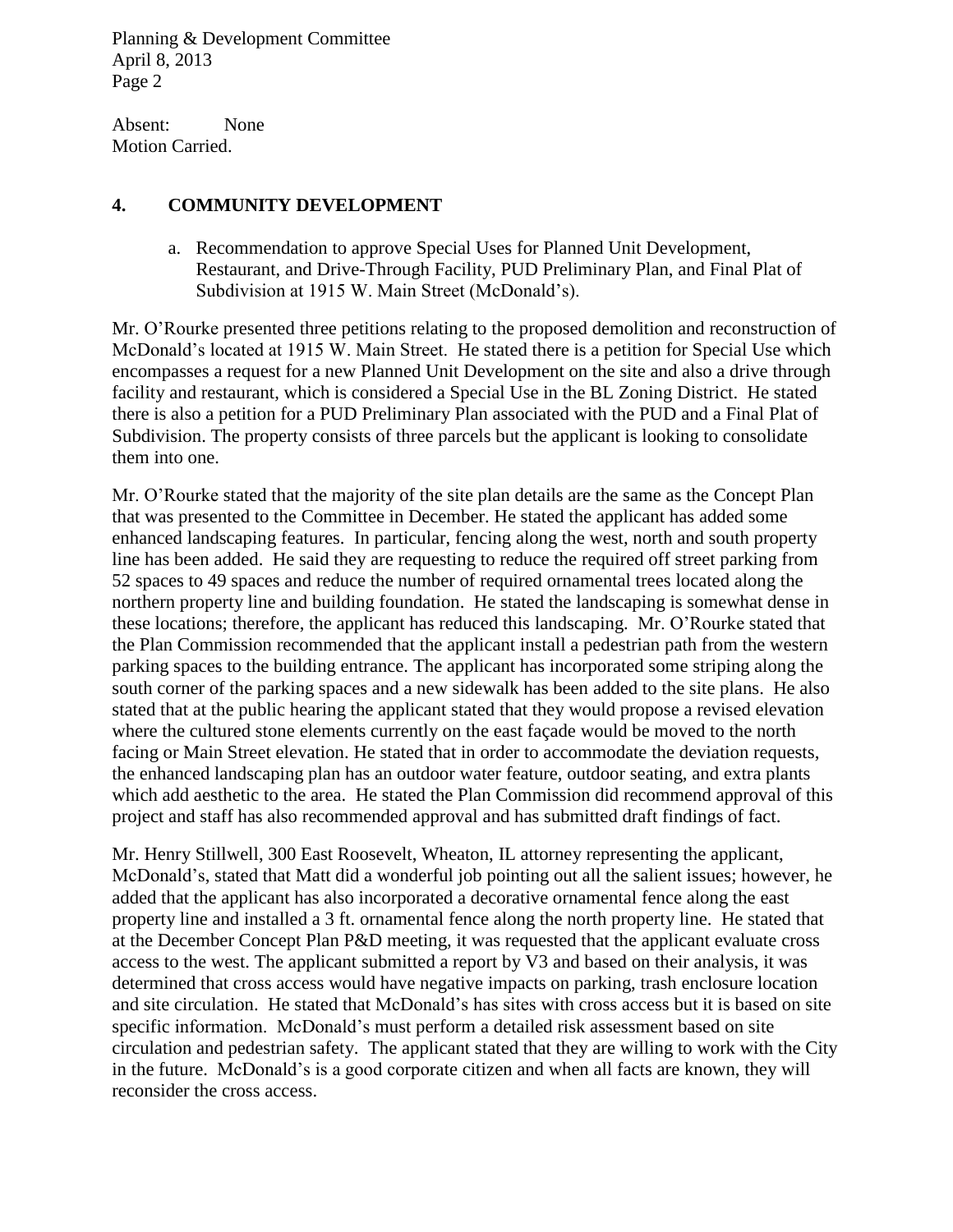## **Aldr. Martin made a motion to approve Special Uses for Planned Unit Development, Restaurant, and Drive-Through Facility, PUD Preliminary Plan, and Final Plat of Subdivision at 1915 W. Main Street (McDonald's). Seconded by Aldr. Krieger.**

Chairman Carrignan stated that at the time of Concept Plan submittal, he pressed for cross access with an argument in the minutes. He stated that the argument now makes sense with a couple of concerns. He stated that in reference to Main Street, specifically the location of the two entries and in particular, the one furthest west, it is very close to the other one. A lot of landscaping will be installed along the northwest corner to the west of the entry. He asked the applicant to be sure that the landscaping is small enough so you don't block vision and he would prefer to not see a tree in that spot.

Mr. Stillwell stated that he has no objection and when it comes to the landscape palette, they work with the community closely, and site line issues will be addressed. The landscape architect is present this evening and is listening to your comments.

Chairman Carrignan stated that the farther the west entrance could be moved to the east, the better, to get some separation from the other driveway.

Mr. O'Rourke stated that the number of trees on the site in terms of meeting the ordinance is tight and this could create an additional deviation.

Mr. Stillwell responded that they could make sure it is an over story tree so that no sight line issues would be remaining.

## **The Committee voted on the motion. Approved unanimously by voice vote. Motion carried.**

b. Recommendation to approve a Four Season - Corridor Improvement Grant for 108 Second Street (Doc Morgan).

Mr. O'Rourke stated that this is a Four Season \$1,000 grant program through the Corridor Improvement Commission to help plant perennials and bushes to spruce up sites with prominent features. The Corridor Commission has recommended approval and so has staff.

## **Aldr. Krieger made a motion to approve a Four Season - Corridor Improvement Grant for 108 S. Second Street (Doc Morgan). Seconded by Aldr. Stellato. No additional discussion. Approved unanimously by voice vote. Motion carried.**

c. Recommendation to approve a Four Season – Corridor Improvement Grant for 116 State Avenue (Lou Little).

Mr. O'Rourke stated that this is a Four Season \$1000 grant. The Corridor Commission has recommended approval and so has staff.

**Aldr. Krieger made a motion to approve a Four Season - Corridor Improvement Grant for 116 State Avenue (Lou Little). Seconded by Aldr. Stellato. No additional discussion. Approved unanimously by voice vote. Motion carried.**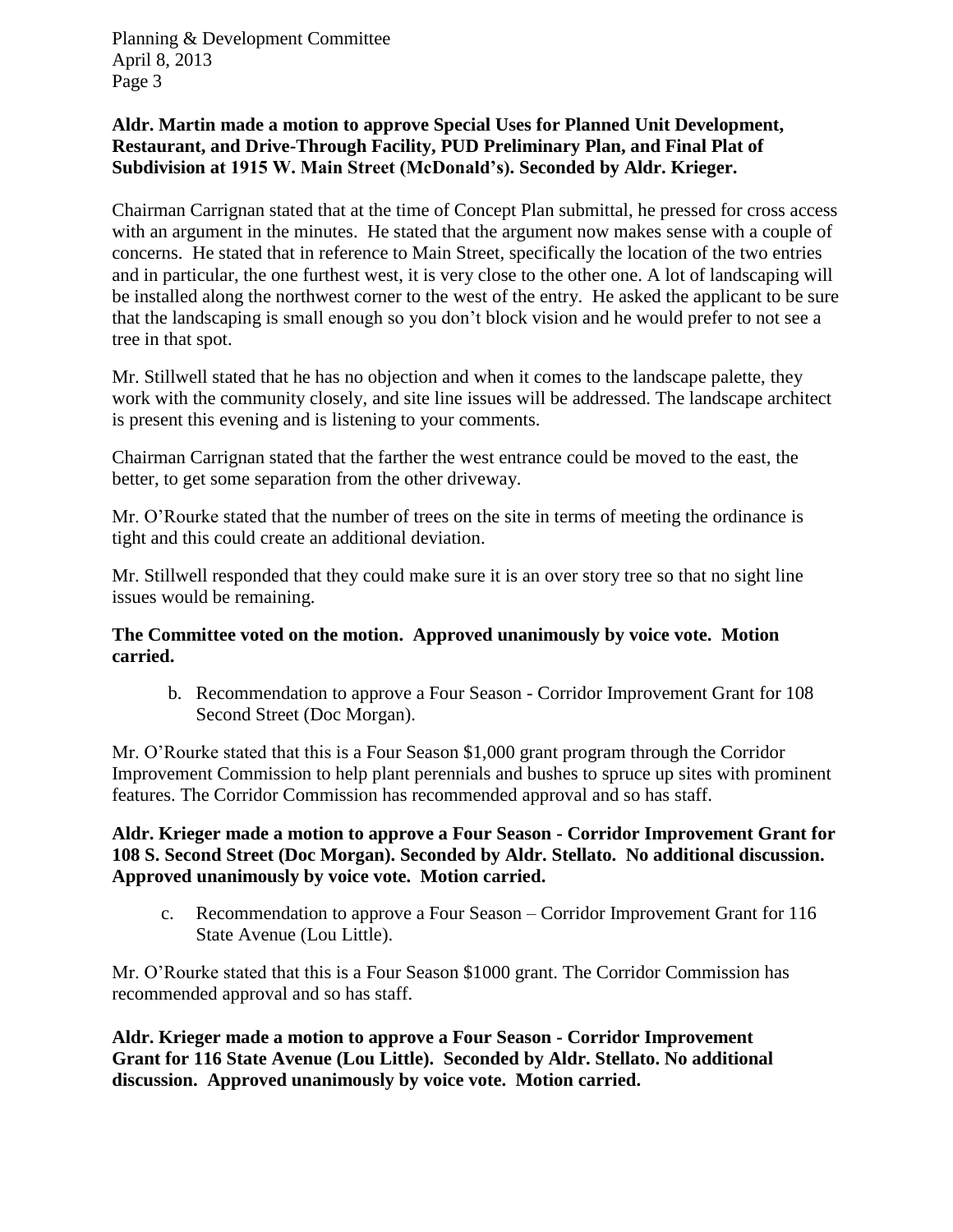> d. Recommendation to approve a Four Season - Corridor Improvement Grant for 203 Illinois Avenue (Wilson Travel).

Mr. O'Rourke stated that this is a Four Season \$1000. The Corridor Commission has recommended approval and so has staff.

**Aldr. Krieger made a motion to approve a Four Season - Corridor Improvement Grant for 203 Illinois Avenue (Wilson Travel). Seconded by Aldr. Martin. No additional discussion. Approved unanimously by voice vote. Motion carried.**

e. Recommendation to approve a Final Plat of Subdivision for Boulder Heights Subdivision (802 S.  $5^{th}$  Avenue).

Mr. Colby stated that this is a two lot minor subdivision on  $5<sup>th</sup>$  Avenue creating two singlefamily residential lots. The Plan Commission along with staff is recommending approval.

Aldr. Krieger asked if the houses would be required to maintain the same height as the existing houses around it and that she has concerns of having a tall tower next to a standard two story home.

Mr. Colby responded that the zoning requirements would need to be met, which limits the height to 32 feet to the roof peak.

Chairman Carrignan noted since this is not on a PUD, it is just restricted to zoning. Mr. Colby stated that's correct.

**Aldr. Stellato made a motion to approve a Final Plat of Subdivision for Boulder Heights Subdivision (802 S. 5th Avenue). Seconded by Monken. No additional discussion. Approved unanimously by voice vote. Motion carried.** 

f. Recommendation to approve an amendment to Special Use for a Planned Unit Development and PUD Preliminary Plan - Tyler and Rt. 64 Business Park (St. Charles Chrysler, Jeep and Dodge).

Mr. O'Rourke stated that the owners of the St. Charles Chrysler, Jeep and Dodge dealership are proposing to alter the front yard setback in the Tyler and Rt. 64 PUD. He said this was approved in 2004 and the property was zoned M-1 with the front yard setback requirement of 40 feet. There was also a 50 ft. setback requirement on East Main Street and since that time, the underlying zoning was changed to BC-Community Business, which now has a front yard setback of 20 ft. The purpose of this proposal is to allow the amendment of the PUD permitting the 20ft. setback that is currently allowed in the underlying zoning.

Chairman Carrignan asked if this is what the underlying zoning is currently and Mr. O'Rourke stated it was.

**Aldr. Stellato made a motion to approve an amendment to Special Use for a Planned Unit Development and PUD Preliminary Plan - Tyler and Rt. 64 Business Park (St. Charles Chrysler, Jeep and Dodge). Seconded by Aldr. Bessner. Approved unanimously by voice vote. Motion carried.**